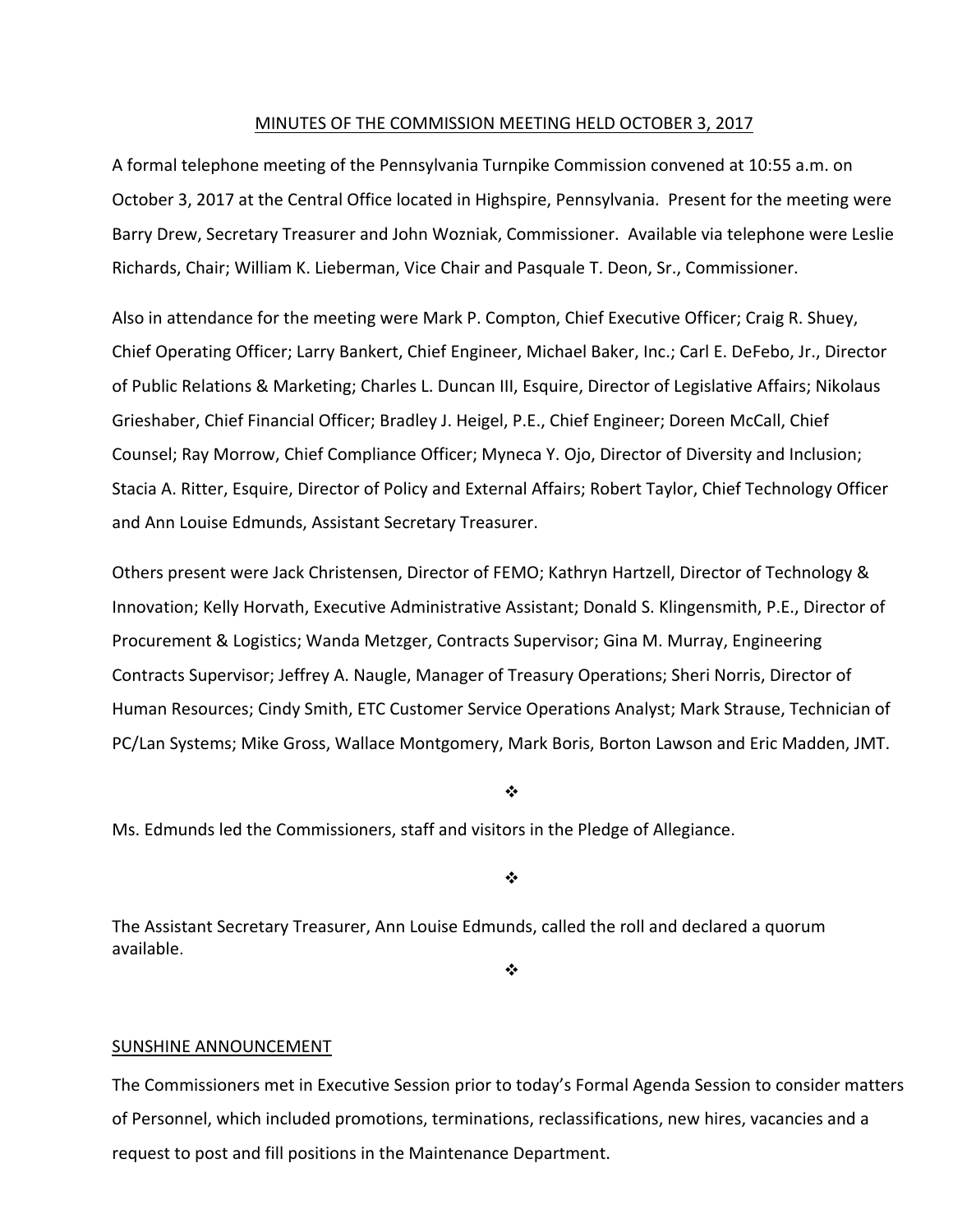MINUTES OF THE MEETING‐OCTOBER 3, 2017 **2** | Page

The Commissioners also discussed Docket No. 2013-CV-2187 and engaged in non-deliberative, informational discussions regarding various actions and matters, which have been approved at previous public meetings.

 $\ddot{\bullet}$ 

## PUBLIC COMMENT

Ms. Edmunds: The public is welcome to address the Commission regarding items listed on the Agenda or other items not listed on the Agenda that are within the Commission's authority or control.

In order to conduct an orderly and effective meeting, all persons wishing to address the Commission should have signed in a requested time to speak. If you have not done so, you are invited to do so at this time.

There were no requests to address the Commission.

❖

## MINUTES OF THE MEETING

Motion‐That the Minutes of the meeting held September 19, 2017 be approved and filed as submitted ‐were made by Commissioner Drew, seconded by Commissioner Deon, and passed unanimously.

 $\cdot$ 

### **COMMUNICATIONS**

Motion‐That the Commission approves the memos received from the Chief Counsel and the Assistant Director of Toll Collection ‐was made by Commissioner Drew, seconded by Commissioner Deon, and passed unanimously.

 $\bullet^{\bullet}_{\bullet} \bullet$ 

### PERSONNEL

Motion‐That the Commission approves the Personnel as submitted‐was made by Commissioner Drew, seconded by Commissioner Deon, and passed unanimously.

❖

# UNFINISHED BUSINESS

No Unfinished Business to consider.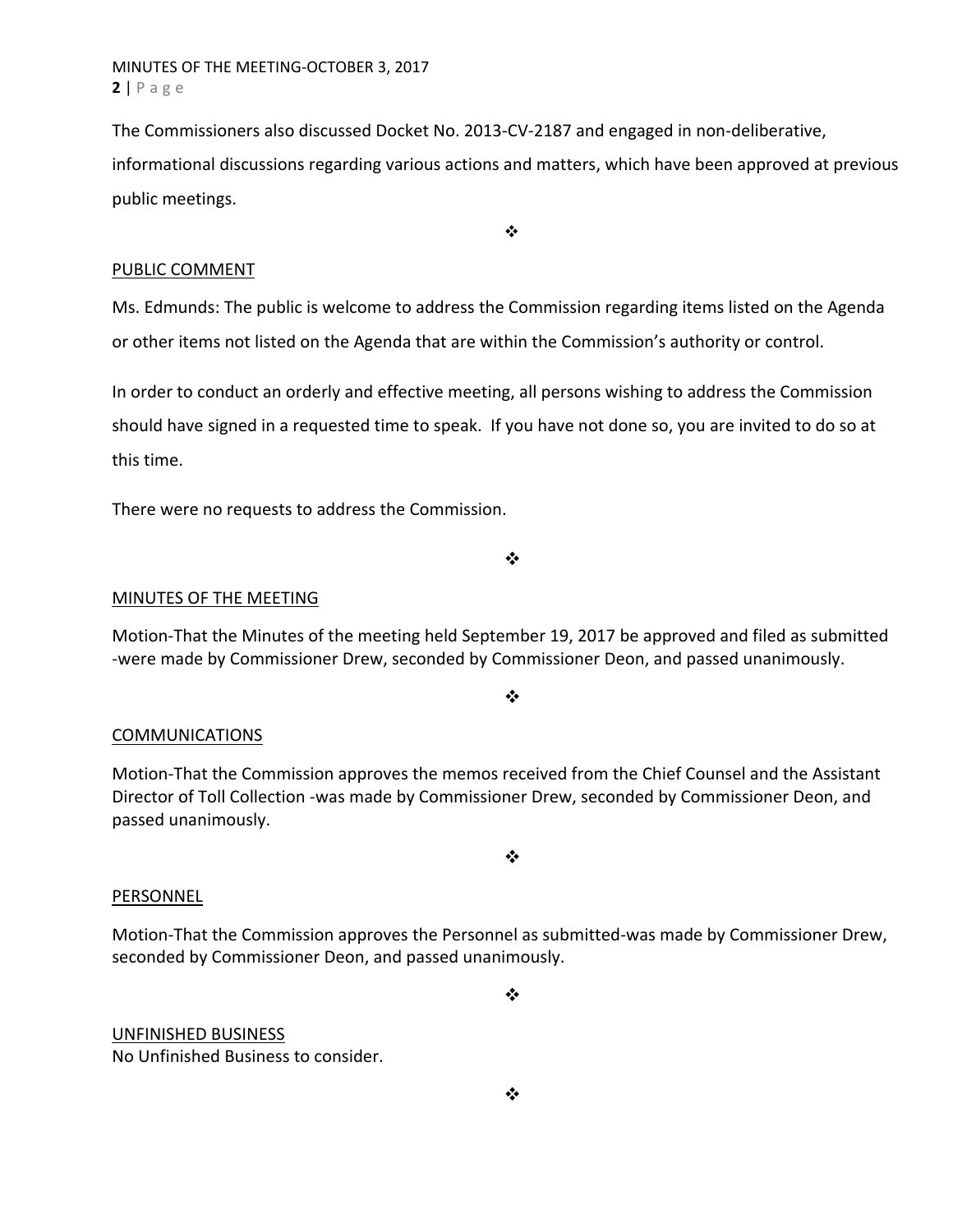## NEW BUSINESS POOLS

Motion‐That the Commission authorizes the establishment of pools from which bond counsel will be selected to provide bond, special, underwriters and disclosure counsel services; and approval to include the selected qualified firms in the following pools:

- Lead Counsel
- Co-Counsel

‐was made by Commissioner Drew, seconded by Commissioner Deon; Commissioners Richards and Lieberman abstained.

CHAIR RICHARDS: I abstain on this item because my husband is employed by Schnader Harrison Segal & Lewis LLP.

VICE CHAIR LIEBERMAN: I abstain on this item because Clark Hill is a client of my firm. The motion passed.

# $\frac{1}{2}$

# AGREEMENTS

Motion‐That the Commission approves the negotiation and execution of the Agreement and a Supplement for the items listed in memos "a" and "b":

- a. Supplemental Reimbursement Agreement with PECO Energy Company to reimburse PECO for the engineering and facility relocation work necessary for the roadway widening project from MP A26.00 to MP A31.00 (MP A29.24), for an additional \$3,053.35 for contractor costs and overhead charges that were higher than expected; for a revised not‐to‐exceed amount of \$380,382.10;
- b. Easement Agreement with Pine Development Company to permit Pine Development access to our right‐of‐way adjacent to MP 32.00 EB for the proposed Emerald Fields Development; Pine Development will reimburse the Commission \$9,900.00.

‐was made by Commissioner Drew, seconded by Commissioner Deon, and passed unanimously.

 $\frac{1}{2}$ 

# RIGHT‐OF‐WAY REQUESTS

Motion-That the Commission approves the Right-of-Way Request for the items listed in memos "a" through "c":

a. Acquisition of Right‐of‐Way #14104‐A (Michael J. Francis Sullivan), a partial take parcel necessary for construction of the Southern Beltway, US 22 to I‐79, by authorizing payment of \$2,369.50 representing fair market value and pro‐rated taxes to Michael Sullivan; authorize the appropriate Commission officials to execute the Agreement of Sale and other documents that may be required for closing; authorize the payment of additional statutory damages as calculated by the Right‐of‐ Way Administrator and approved by the Chief Counsel; and payment of damages to the property owner is contingent upon his delivery of a deed prepared by the Legal Department;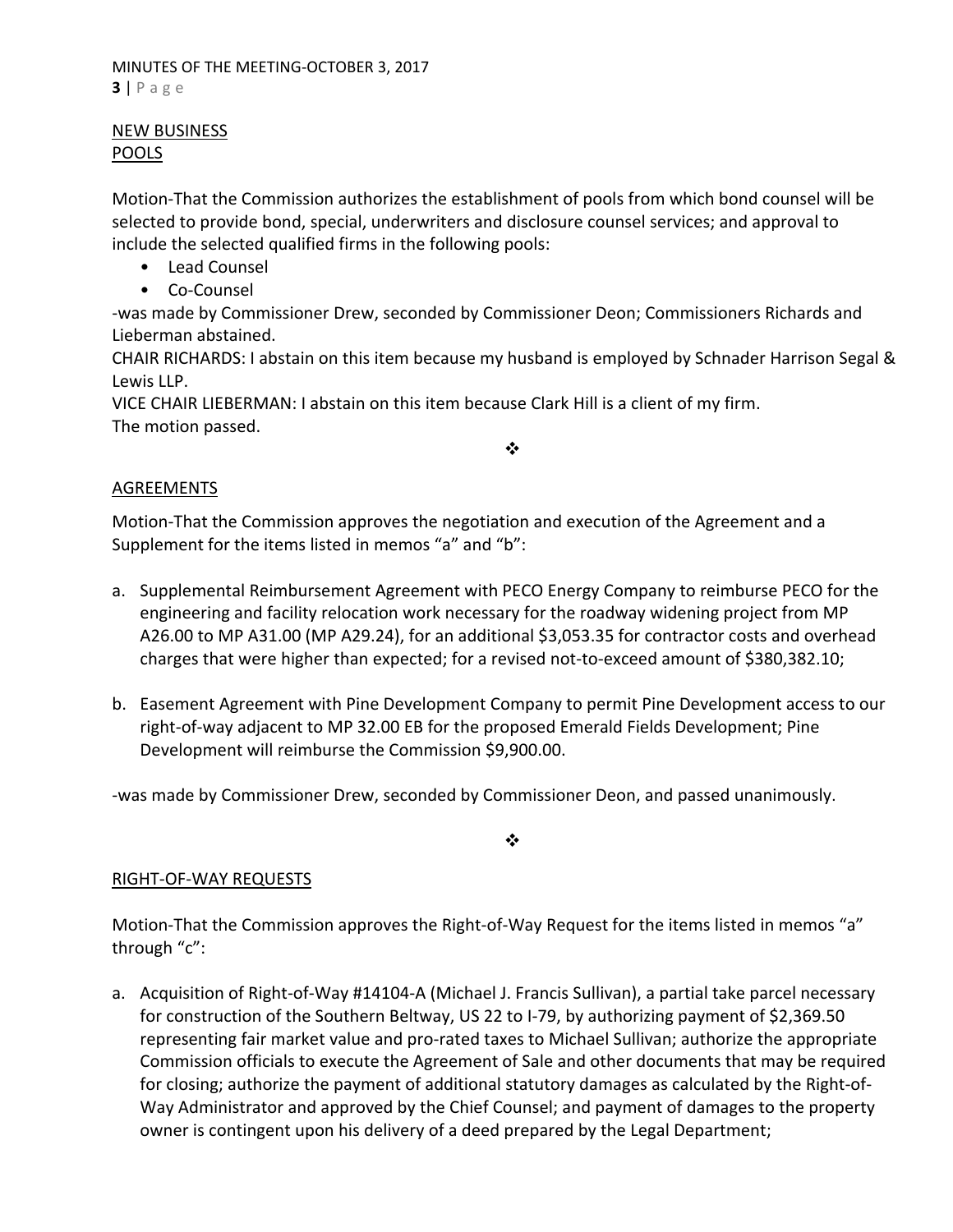# MINUTES OF THE MEETING‐OCTOBER 3, 2017

- **4** | Page
- b. Settlement of Right‐of‐Way #6057‐G (Thomas Fillippo), a partial take parcel necessary for the Route 29 Slip Ramp by authorizing payment of \$415,900.00 representing the balance of the Board of Viewers award to Lamb McErlane PC; and authorize payment of delay damages as approved by the Chief Counsel;
- c. Adopt the proposed Property Acquisition Resolution for Right‐of‐Way #6022‐A (Milford Road Associates, L.P.), a partial take parcel necessary for the total reconstruction project from MP 308.00 to MP 312.00 by authorizing payment of \$6,800.00 representing Estimated Just Compensation to counsel named at a later date; and authorize payment of additional statutory damages as calculated by the Right‐of‐Way Administrator and approved by the Chief Counsel.

‐was made by Commissioner Drew, seconded by Commissioner Deon, and passed unanimously.

❖

# INVOICE PAYMENT

Motion‐That the Commission approves payment of the 2017 Notice of Assessment from the Bureau of Workers' Compensation for the Supersedeas and Subsequent Injury Funds, in the amount of \$21,942.00‐was made by Commissioner Drew, seconded by Commissioner Wozniak and passed unanimously.

 $\frac{1}{2}$ 

# PURCHASE ORDERS

Motion‐That the Commission approves the Award of a Bid, Change Order and the Issuance of Purchase Orders for the items listed in memos "a" through "e":

- a. Software and implementation of the E911 Emergency Dispatch System; utilizing the Commonwealth's contract with ePlus Technology, Inc.; at a total award of \$130,459.07;
- b. Twelve (12) 2018 Chevrolet Silverado crew cab trucks; utilizing the Commonwealth's contract with Apple Chevrolet/Westgate Chevrolet, Inc.; at a total award of \$584,695.50;
- c. Change Order for tree clearing from MP 153.10 to MP 157.30 with Penn Line Service, Inc., for an additional \$51,759.45 to pay the final invoice;
- d. Twenty‐two truck/trailer mounted attenuators, utilizing the Commonwealth's contract with Traffix Devices, Inc.; at a total award of \$562,702.88;
- e. Construction of a new tower at the Willow Grove tower facility, to the lowest responsive and responsible bidder, Skyhook, Inc.; at a total award of \$560,000.00.

‐was made by Commissioner Drew, seconded by Commissioner Deon, and passed unanimously.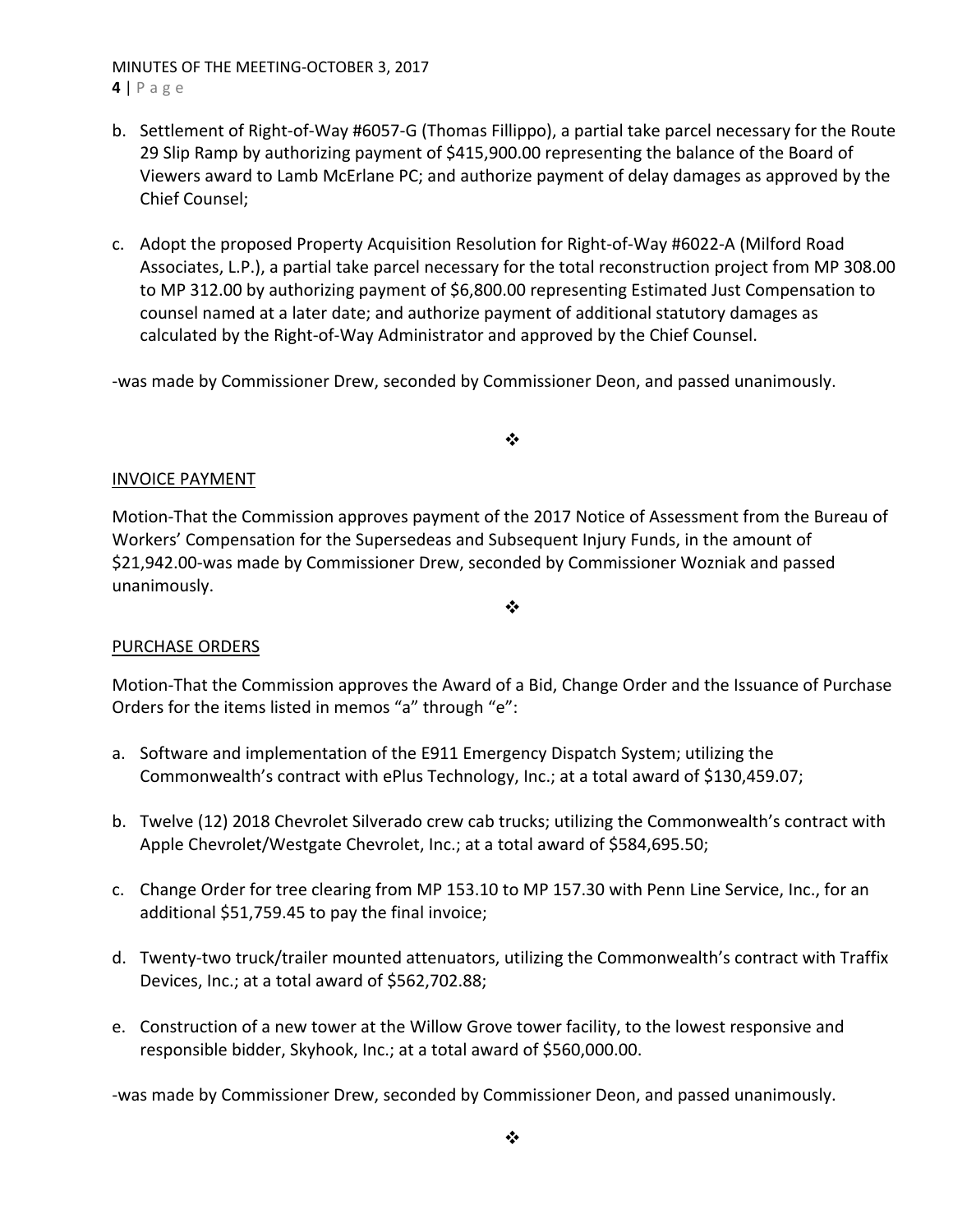## AWARD OF CONTRACTS

Motion‐That the Commission approves the Award of Contracts for the items listed in memos "a" and " $h$ ":

- a. Contract #EN‐00200‐03‐02 for bridge repairs between MP 0.00 and MP 109.91, Toll I‐376, Turnpike 576, Turnpike 43 and Turnpike 66, to the lowest responsive and responsible bidder, J.P.S. Construction Co., Inc.; at a not‐to‐exceed amount of \$1,500,000.00;
- b. Contract #EN‐00200‐03‐03 for bridge repairs between MP 109.91 and MP 236.22, to the lowest responsive and responsible bidder, Allison Park Contractors, Inc.; at a not‐to‐exceed amount of \$1,500,000.00.

‐was made by Commissioner Drew, seconded by Commissioner Deon, and passed unanimously.

 $\bullet^{\bullet}_{\bullet} \bullet$ 

## CHANGE ORDERS AND FINAL PAYMENT

Motion‐That the Commission approves the Change Orders and Final Payments for the items listed in memos "a" and "b":

- a. Change Order #1 and Final Payment for Contract #EN‐00162‐03‐04 for bridge repairs between MP 236.22 and MP 358.11 with J.P.S. Construction Co., Inc. for a decrease of \$279,610.72 to reflect the actual cost of the completed work authorizations and a 63‐day time extension due to protective fencing fabrication delays; for a final contract value of \$1,720,389.28 and final amount due to the contractor of \$34,407.79;
- b. Change Order #3 and Final Payment for Contract #A‐115.84S001‐3‐02 for the elimination of Bridge NB‐657 at MP A115.84 and Bridge S‐18485 with Beech Construction, Inc., for an increase of \$13,697.20 to balance items to actual work completed; for a final contract value of \$1,319,252.90 and final amount due to the contractor of \$60,721.80.

‐was made by Commissioner Drew, seconded by Commissioner Wozniak, and passed unanimously.

 $\frac{1}{2}$ 

## **SUPPLEMENTS**

Motion‐That the Commission approves the negotiation and execution of the Supplemental Agreements for the items listed in memos "a" and "b":

a. Supplement #1 for open‐end design services with Rettew Associates, Inc., for an additional \$250,000.00 to complete the design of two (2) Work Orders for bituminous resurfacing projects; at a revised not‐to‐exceed amount of \$1,250,000.00;